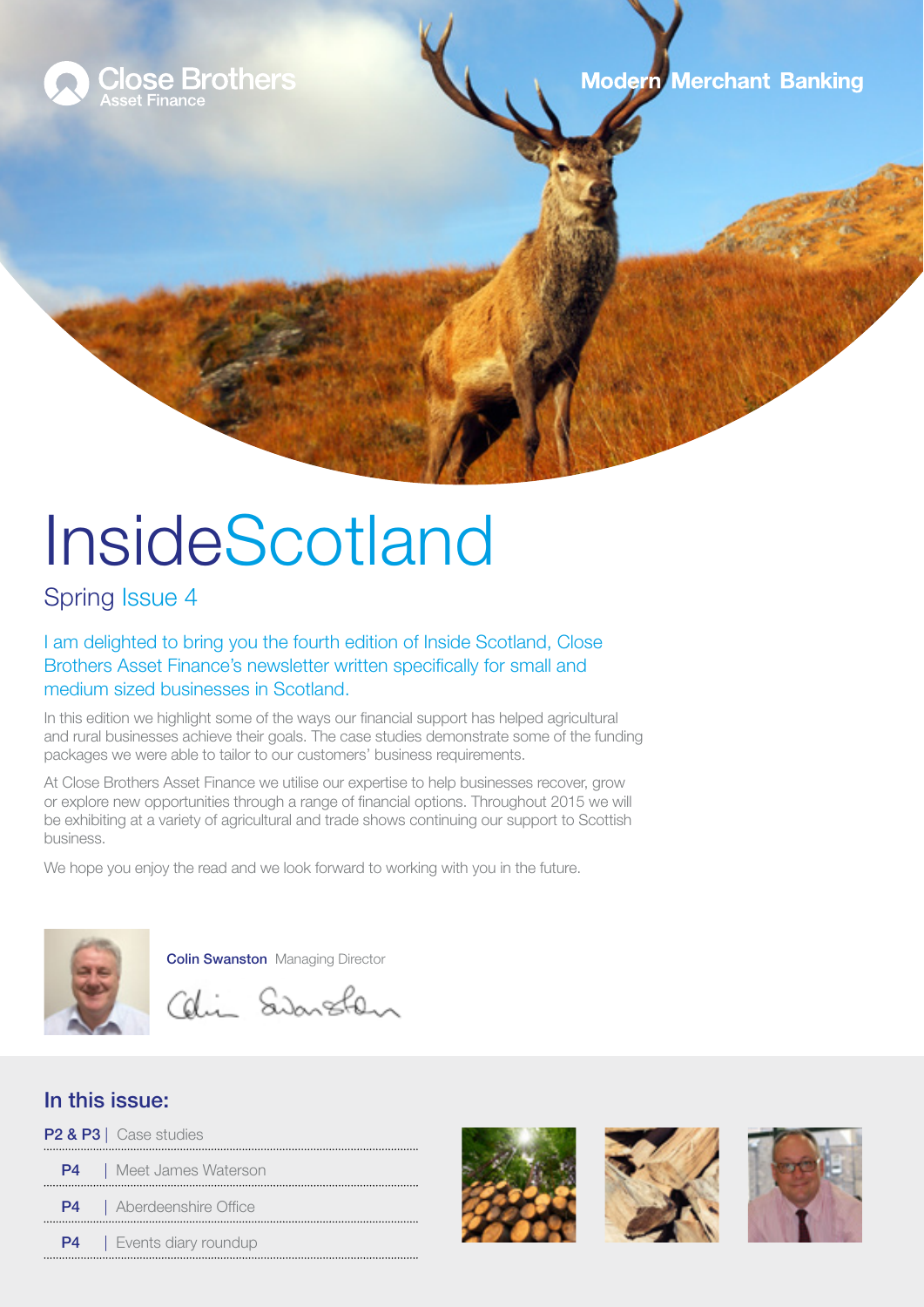# Case studies

Close Brothers Asset Finance work with businesses from a wide range of industries. Here we share some of our recent success stories.

#### Experienced tree surgeons

Founded in 1997, Future Forestry is a family-run tree surgery business based in Inverurie. They offer a host of tree care and removal services including tree surgery, hedge work, tree felling, tree pruning, stump removals, stump grinding, chipping, site clearances, tree surveys, mulching and firewood.

The team has a wealth of experience and the company has built up a loyal customer base over the years, always offering a friendly, reliable service whilst ensuring work is always carried out to the highest of standards.

#### Increased demand improved cash flow

Demand for logs has increased considerably over the last 18 months, and in order to keep up with demand the business needed new machinery including a firewood processor and midi-log deck to increase their production capabilities.

A long-standing customer of Close Brothers Asset Finance, they approached their Sales Manager, Ross Pickburn to discuss their option for financing the new machinery required.

After reviewing all the available options, Future Forestry opted for a Hire Purchase agreement with a deposit and low monthly payments that suited their cash flow.

In order to fulfill the requirements of these contracts, they needed to purchase new machinery and expand their workforce.

#### Quadrupled sales

Operations Director, Angela Smith, said: "The result has been fantastic for our business - our sales have quadrupled during the past 12 months and we are now selling over 2500 cubic metres of firewood a year.

An asset leasing facility worth over £200,000 was secured against the value of the new equipment, allowing the company to obtain the equipment alongside flexible payments arranged to suit their cash flow

"The new machinery has enabled us to split logs much quicker and to be far more cost-efficient by reducing the amount of breakdowns and therefore decreasing any downtime. I would definitely recommended speaking to Close Brothers if you have any asset Finance requirements."

Name: Future Forestry Business requirement: Funding for new equipment Industry: Agricultural

Product solution: Hire Purchase

#### Forestry professionals

Based in Inverness, Highland Renewable Energy Ltd is a sustainable forestry and energy business specialising in woodland maintenance, harvesting and wood chipping.

Operating throughout the Northern Scottish Highlands, the company has expanded rapidly since it was established in 2013.

DK Logs is a company based in Perthshire that supplies quality seasoned mixed hardwood, kiln-dried logs and kindling both on a national level and to the local rural community who are reliant on alternative and renewable fuel supply.

#### A growth in demand

Having successfully completed a number of large projects and established a strong reputation, Highland Renewable Energy was awarded several lucrative new contracts.

Taking their existing resources into consideration, they made the decision to obtain new forwarding, harvesting and wood chipping machines alongside additional support equipment.

#### Specialist funding for machinery

Having worked together in the past, Highland Renewable Energy contacted Close Brothers Asset Finance and applied for credit to fund the new machinery.

A specialist team from Close Brothers visited the company to build an understanding of their latest needs and financial requirements, and an agreement was quickly put in place.

#### Jobs created and contracts fulfilled

With the new machinery in operation, Highland Renewable Energy have been able to successfully deliver their new contracts, growing the business while ensuring key resources are not overstretched.

The company has recruited three new staff members to operate the machinery, supporting the local economy and enabling them to complete their work in a more time efficient manner, and they are now planning for further expansion.

Robert Voics, Director of Highland Renewable Energy said: "We've had a really positive experience working with Close Brothers Asset Finance. The team is incredibly helpful and they took the time to really understand our business and our industry.

"The package and the turnaround time on the funding ensured we were able to meet the demands of all of our customers without any disruption. We look forward to working with them again in the future."

#### Suppliers of quality kiln dried firewood

The business is pioneering Kiln Dried Firewood in the county. Their ready to burn logs come out of a kiln after three days with a moisture content that is reduced to around 15%. These logs have a longer, cleaner burn and their heat output is increased due to their reduced moisture content.

#### Keeping up with demand

David and Karen Wilson, the owners of DK Logs, had invested in a kiln drier and 96kW biomass boiler in early 2014, in order to provide kiln dried firewood to their customers.

The demand for the product was so high that by late 2014, they made the decision to invest in a second drying system, worth significant investment, in order to fulfill their rapidly growing orders.

#### Specialist funding for renewables

As both drying systems required large capital outlay, David and Karen recognised they needed some help to fund their latest investment. They spoke with their financial adviser, Jamie Lindsay at Breadalbane Finance to discuss their options.

Having appraised the opportunity, Jamie decided that Close Brothers Asset Finance was the most suitable funder to consider the proposal, and so he set up a meeting with the renewable energy sales manager for the area, James Waterson.

The funding proposal was approved quickly and loan documentation supplier to David and Karen, noting the returns expected from the Renewable Heat Incentive (RHI).

#### Doubled client base

David Wilson from DK Logs said: "Not many companies will even look at financing something a little out of the ordinary like a biofuel system. Jamie, our adviser, knew that Close Brothers were doing a lot of deals in green energy and so they were a really good fit for us in terms of their knowledge and experience.

"Working together, Jamie and James made the whole process very smooth. We put down a deposit of around 10% of the value of the equipment, and Close Brothers funded the rest. We took receipt of the system in December 2014 and within three months, we have already doubled our customer base.

"The second biofuel system has taken a lot of stress from us. Quality for us is paramount, and we are now assured that we can produce enough low-moisture firewood to meet rapidly growing demand."

Jamie Lindsay of Breadalbane Finance commented: "Close Brothers Asset Finance really understand this market and the particular opportunity presented for this local thriving business.

"This business serves much of the local rural community and beyond where wood fuel is a key and important source of heat and hot water for both domestic and business applications. Their speed of response and quick decision making giving us and our client certainty is refreshing."

Name: DK Logs

Business requirement: Investment in new plant and machinery

### Name: Highland Renewables

Business requirement: Machinery purchase

#### Industry: Forestry and renewable energy Product solution: Leasing